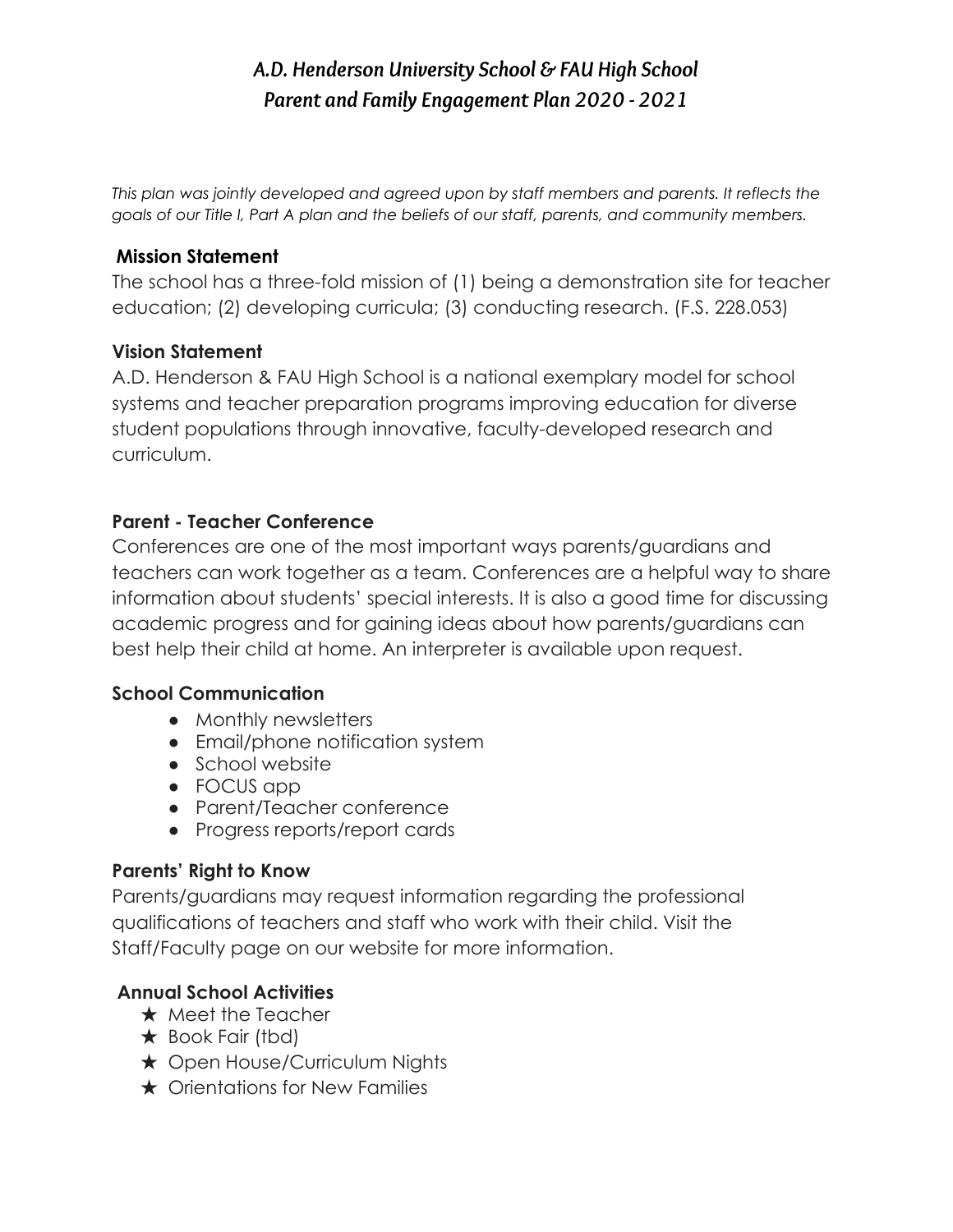# *A.D. Henderson University School & FAU High School Parent and Family Engagement Plan 2020 - 2021*

- $\star$  Coffee Chat with the principal or counseling team
- **★ Annual Family Information Night** 
	- Share information about how to get involved in school-sponsored activities
	- Understand parents' right-to-know

## **A. D. Henderson and FAU High Parent/Teacher Organization**

The Parent Teacher Organization (PTO) is a very involved group of people who work hand in hand with teachers and staff for the benefit of our students. Parents, guardians, adult family members, teachers, staff, and community members can join the PTO!

The PTO meets four times a year: September, October, January, and May. To join the PTO and help maximize the impact of the educational experience, visit <https://www.myvlink.org/adhuspto/>. The PTO sponsors the following activities.

Student and Family Activities\*

- FAU Football Tailgates
- STEM Night
- Halloween Howl
- Thanksgiving Feast
- Movie Night
- Talent Show
- Field Day
- School dances
- Mother's Day and Father's Day breakfasts

## Fundraisers\*

- Box Tops
- Rainbow Run
- Auction
- Spirit Store

## Support for Faculty and Staff

- Welcome Back for Teachers
- Administrators Day
- Professional Development Day Luncheons
- Teacher Appreciation Week

\*These activities may not occur due to COVID protocol)